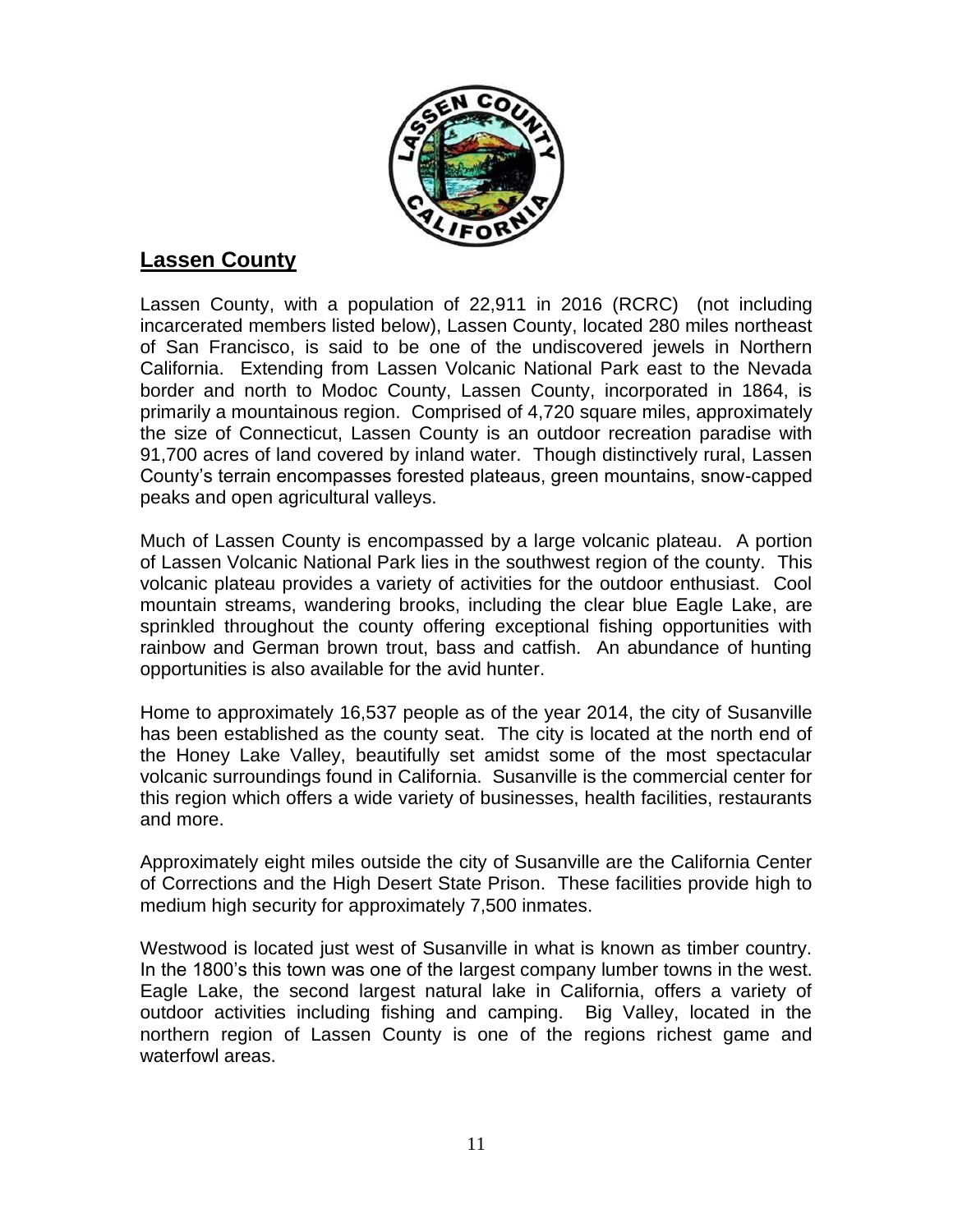With its abundance of natural resources, Lassen County is supported by the resource based lumber production activities and recreational tourism. Government is the largest employer (approximately 60 percent of the total nonagricultural employment), while agriculturally, alfalfa hay is the most valuable crop in the area (approximately 25 percent of the total crop value for the county).

Sources: U.S. Census Bureau, 2014-2018 American Community Survey 5-Year Estimates; RCRCNet.org

#### DEMOGRAPHICS

- As of 2016, total population was 22,911 (RCRC), of which 15.20% (census.gov) were aged 60+ and 6.82% (census.gov) were aged 75+ (RCRC)
- The population density is roughly 6.8 (RCRC) people per square mile

## TARGETED POPULATIONS

| • Seniors Aged 75+ | 6.82% (census.gov) |
|--------------------|--------------------|
| • Poverty          | 15.8% (census.gov) |

## AGRICULTURE - Top Crops

- Hay Alfalfa, Grain, Other
- Cattle Steers, Heifers, Cows
- Nursery Plants, Strawberries

## LABOR FORCE

- Total population unemployment rate in 2016 was 6.9% (RCRC), compared to 5.4% statewide (RCRC)
- The labor force in 2016 was 10,520 (RCRC).

## INCOME

- In 2018, the county median household income was \$75,277 (census.gov)
- The per capita income was \$21,897 (census.gov)
- Poverty rate in 2018 was 15.80% (census.gov)

#### HOUSING

• With total housing units in the year 2018 at 9,493 (census.gov), there was an average of 2.23 (census.gov) individuals per housing unit.

## **CLIMATE**

- Average Maximum Temperature 90 degrees
- Average Low Temperature 40 degrees